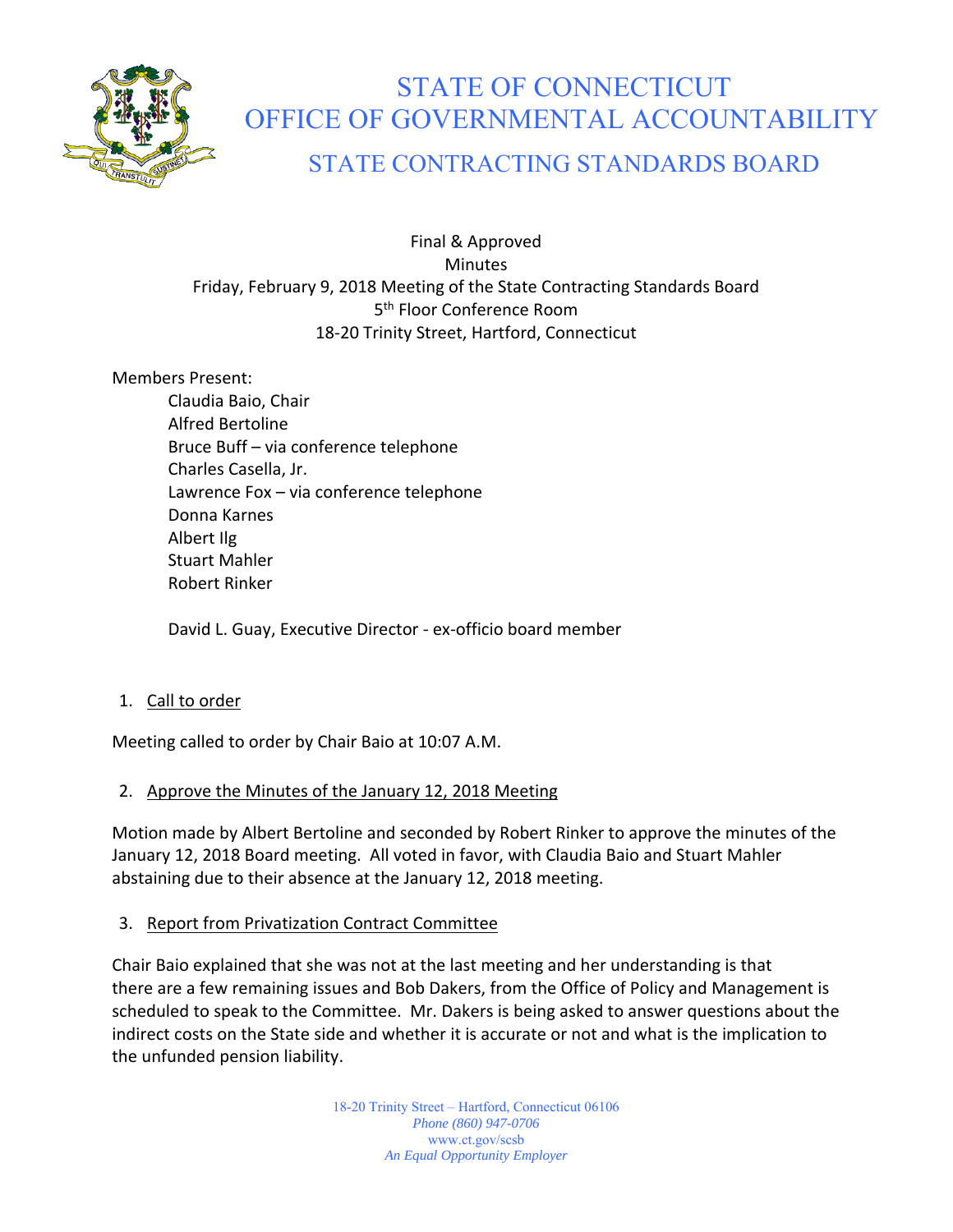Chair Baio noted that once the Department of Transportation (DOT) bridge inspection contract review is completed, the Committee will be selecting the next contract to review.

Robert Rinker raised the concern that the Statute talks about the budgetary issues not being an impediment to implementing the plan.

# 4. Report of the Contested Solicitations and Awards Subcommittee

Subcommittee Chair Robert Rinker reported that the subcommittee has no matters before it.

# 5. Work Group Reports

# a. Report from Data Analysis Work Group

Chair Alfred Bertoline reported that hopefully today the full Board will approve the edited and revised Study of Competitive Bidding Practices Findings and Recommendations. Meetings with both Executive and Legislative branch leadership is currently being arranged to discuss the report and findings. Chair Bertoline noted that through Donna Karnes effort the report is expected to be included in the recommendations of the Commission on Fiscal Stability and Economic Growth.

Mr. Bertoline would like the Board to approve the Study of Competitive Bidding Practices Findings and Recommendations and for the Work Group to use its resources to go out and talk to as many people as we can about the Study.

Mr. Bertoline reported that many issues have come up as part of the study that the Audit Work Group would like to study further.

Motion made by Robert Rinker and seconded by Donna Karnes to approve the Study of Competitive Bidding Practices Findings and Recommendations. All voted in favor.

b. Report from Audit Work Group

Acting Audit Chair Robert Rinker reported the Audit Work Group met this morning and has a series of recommendations.

The Work Group reviewed the prepared draft compliance reports and made recommendations and referrals to the full Board.

# Department of Transportation

No report, the Audit Work Group is still waiting for a response.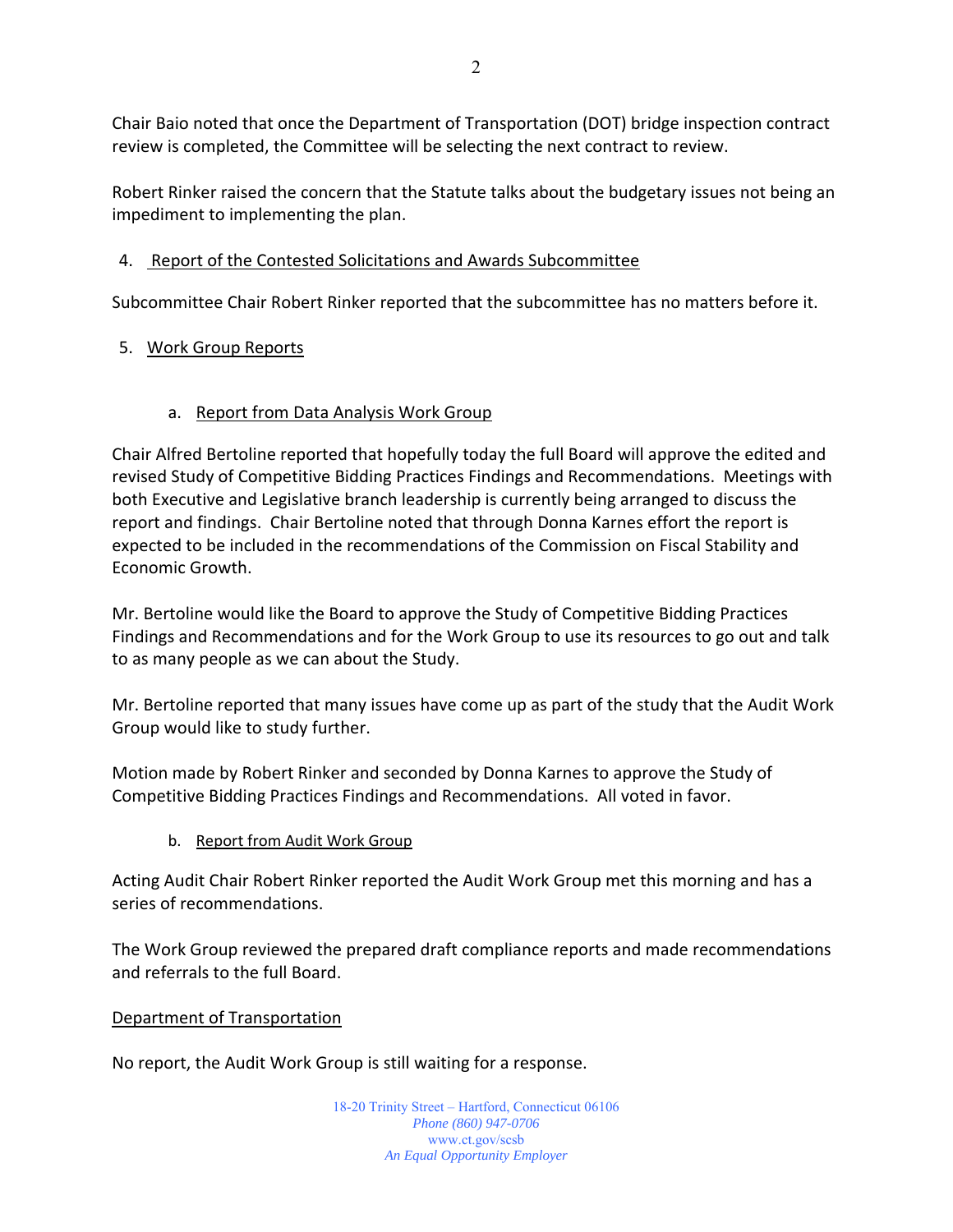#### Department of Social Services

Motion made by Robert Rinker and seconded by Alfred Bertoline for preliminarily approval of the compliance report for the Department of Social Services pending opportunity for the Department to reply to the preliminary compliance report and interview with the Work Group. All voted in favor.

#### Department of Mental Health and Addiction Services

Motion made by Robert Rinker and seconded by Alfred Bertoline for preliminarily approval of the compliance report for the Department of Mental Health and Addiction Services pending an opportunity for the Department to reply to the preliminary compliance report and interview with the Work Group. All voted in favor.

#### Department of Children and Families

Motion made by Robert Rinker and seconded by Stuart Mahler for preliminarily approval of the compliance report for the Department of Children and Families pending an opportunity for the Department to reply to the preliminary compliance report and interview with the Work Group. All voted in favor.

#### State Department of Education

Motion made by Alfred Bertoline and seconded by Albert Ilg for preliminarily approval of the compliance report for the State Department of Education pending an opportunity for the Department to reply to the preliminary compliance report and interview with the Work Group. All voted in favor.

#### Department of Correction

Motion made by Alfred Bertoline and seconded by Charles Casella for approval of the compliance report for the Department Correction. All voted in favor.

#### Department of Administrative Services – Division of Construction Services

Motion made by Alfred Bertoline and seconded by Stuart Mahler for preliminarily approval of the compliance report for the Department of Administrative Services – Division of Construction Services pending an opportunity for the Department to reply and interview with the Work Group. All voted in favor.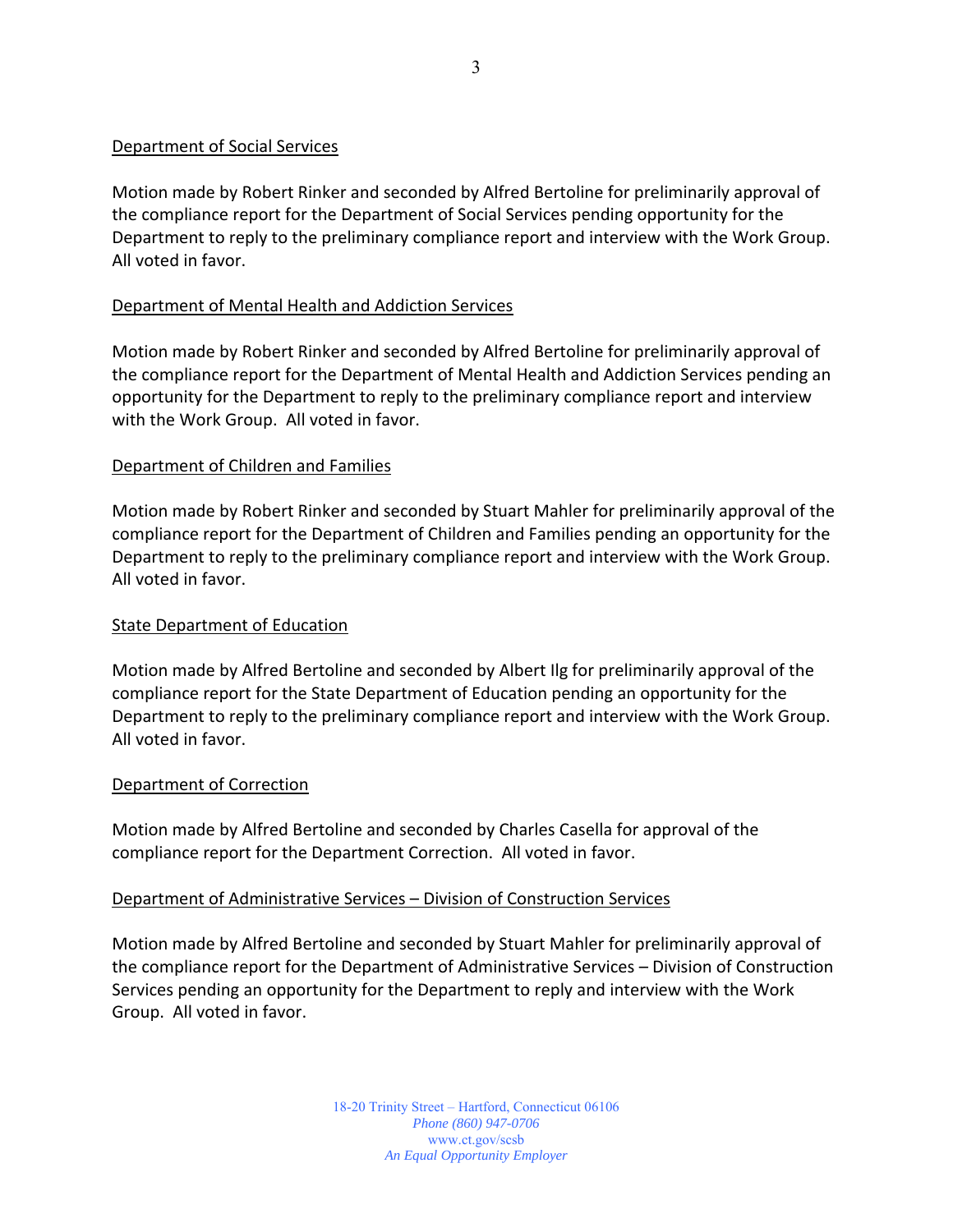# Freedom of Information Commission

Motion made by Alfred Bertoline and seconded by Donna Karnes for approval of the compliance report for the Freedom of Information Commission. All voted in favor.

#### Department of Economic and Community Development

Motion made by Alfred Bertoline and seconded by Stuart Mahler for preliminarily approval of the compliance report for the Department of Economic and Community Development pending opportunity for the Department to reply to the preliminary compliance report and interview with the Work Group. All voted in favor.

#### University of Connecticut & the University of Connecticut Health Center

Mr. Rinker reported the Work Group tabled the review as the University has taken the position that it is not subject to audit by the State Contracting Standards Board. The Work Group is seeking advice from the Board's Assistant Attorney General.

Motion made by Albert Ilg and seconded by Alfred Bertoline to accept the recommendation to table. All voted in favor.

#### Board of Regents

Motion made by Alfred Bertoline and seconded by Albert Ilg for preliminarily approval of the compliance report for the Board of Regents pending more complete responses. All voted in favor.

#### 6. Other business

Charles Casella asked if any Board members had suggestions for the next privatization contract to be reviewed by the Privatization Contract Committee.

# 7. Public Comment

Travis Woodward, employee of the Department of Transportation attending on his own time addressed the Board. Mr. Woodward provided an update on his understanding of the Bridge Inspection Program.

Timothy Searles, employee of the Department of Administrative Services attending on his own time addressed the Board concerning Information Technology outsourcing.